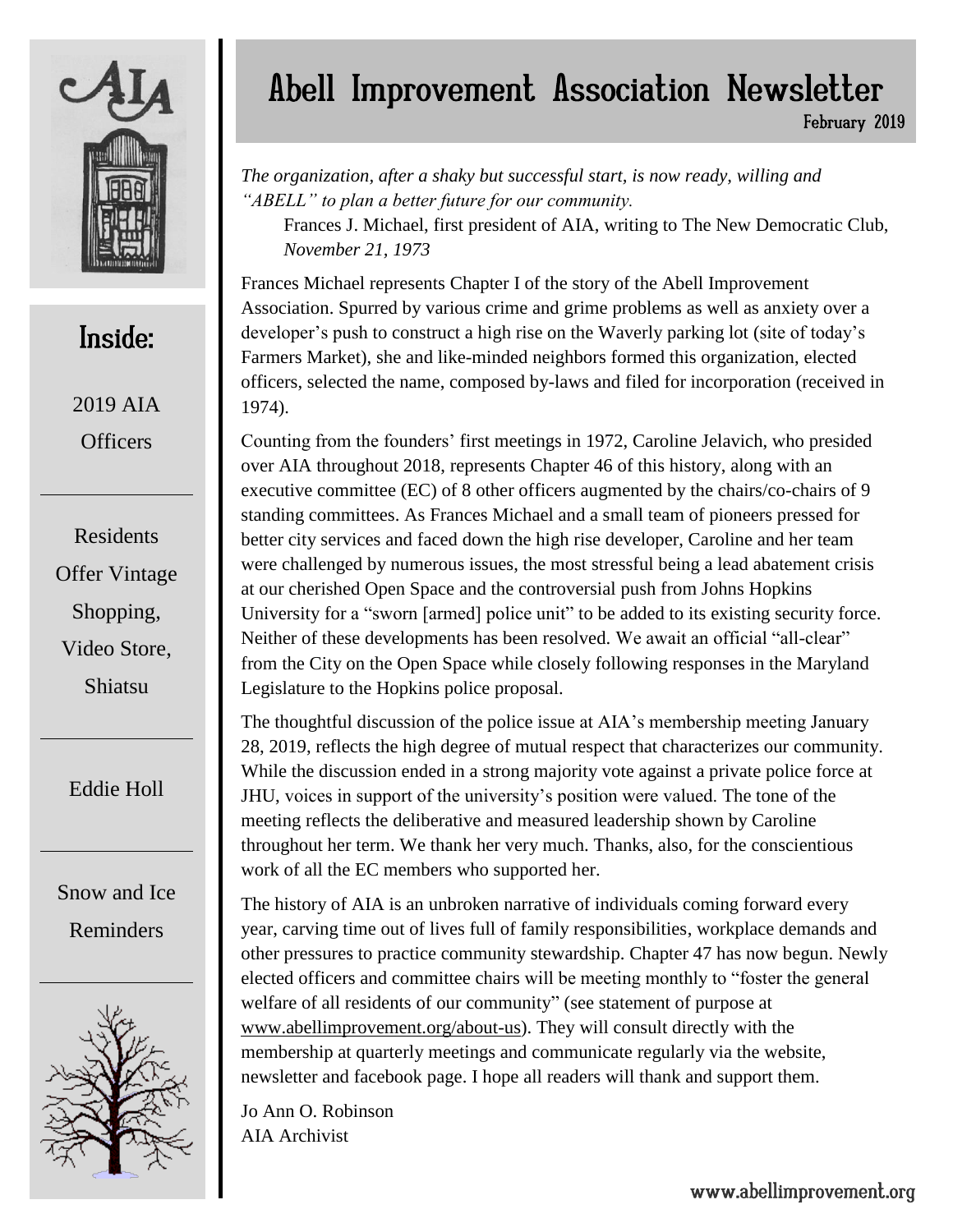## **New Neighbors**

#### *From Becky Hersher:*

Sam Novey and I just moved into 2911 Guilford Avenue in early November. We're new to the neighborhood, but not to Baltimore: Sam grew up here, and we both moved back to the city in 2015. Sam owns a business that works on increasing overall voter turnout in elections, and I'm a science journalist. We've already found Abell to be a welcoming place, and we're excited to get involved in Abell community events.

*Welcome Becky and Sam!* 

## **Cats of Abell Calendar**

You may have seen a request on social media this summer for photos of cats in the Abell community. The request garnered enough entries for young Naftali Beller to create a beautiful calendar filled with the **Cats of Abell**. The calendar was printed in time for holiday giftgiving. Thank you, Naftali, for compiling these entertaining portraits of our furry friends!



*Here is Naftali Beller, the creator of the calendar, holding his own copy*.

#### **Edward Holl, Activist and Onetime Abell Resident**

Edward "Eddie" J. Holl, Jr., a founding member of the Baltimore Gay Alliance and its successor organization, the Gay Community Center of Baltimore and Central Maryland, died on November 28 following a struggle with bladder cancer. He was a lifelong resident of Baltimore City who turned 72 on Election Day.

Eddie moved to Charles Village in the early 1970s. After living on Abell Avenue for 13 years, he moved to Calvert Court, a cooperative apartment building, in 1990. In 1975 Eddie was one of a small group of gay activists who founded the Baltimore Gay Alliance. Eddie also served on other BGA and Community Center committees and participated in many of their functions. At a time when gay people experienced a total lack of visibility, he was one of the first volunteers for the Gay Switchboard, which forwarded calls to his home phone in Abell ranging from information requests to appeals for comfort and advice. He was one of the original \$1,000 donors to the Community Center, an important contribution at a time when donations to gay organizations were few and far between.

A celebration of Eddie's life took place on January 12 at the Charles Village Pub. Scott McCloud, who lived with Eddie on Abell Avenue for a time, recalled "his genuine simplicity as a human being; he was unpretentious and generous to a fault."

For more about Eddie's life, see this article by Jim Becker from Baltimore OUTloud [http://baltimoreoutloud.com/wp/ear](http://baltimoreoutloud.com/wp/early-gay-activist-eddie-holl-dies-at-age-72/) [ly-gay-activist-eddie-holl-dies-at](http://baltimoreoutloud.com/wp/early-gay-activist-eddie-holl-dies-at-age-72/)[age-72/](http://baltimoreoutloud.com/wp/early-gay-activist-eddie-holl-dies-at-age-72/)

## **Get Shredded for Some Fun Shopping**

Neighborhood vintage hot-spot **Get Shredded** has been up and running for over six months now. The shop is just off St. Paul Street on  $31<sup>st</sup>$ , in the space formerly occupied by Just Cut It. Sara Autrey, owner and neighborhood resident, says, "I can't believe it - every day I get to live my dream! I meet new people in my community, stock amazing local artists, musicians, and makers, and have a great time selling eco-conscious, unique clothes to incredible individuals who make this city one-of-a-kind. I couldn't be luckier!" Sara's vision is that through her shop, people can explore their means of self expression while having access to local music, art, and goods. Supporting local makers and buying vintage clothing and home goods "helps the local economy get stronger and is ecofriendly."

Any trip to **Get Shredded** guarantees an interesting vintage find, a fully stocked sale rack, new local art discoveries, and a fun conversation. It's highly likely that Sara will show you pictures of her dog Harley and the clothing she makes him "far too often." Stay tuned for events at **Get Shredded** – the pop-up parties have snacks, drinks, music, AND local makers! To find upcoming events, follow @getshreddedbmore on Instagram, or pop in to the shop to see what's coming up on the calendar!

*Get Shredded 3101 St. Paul Street, rear store https://www.etsy.com/shop/GetSh reddedVintage*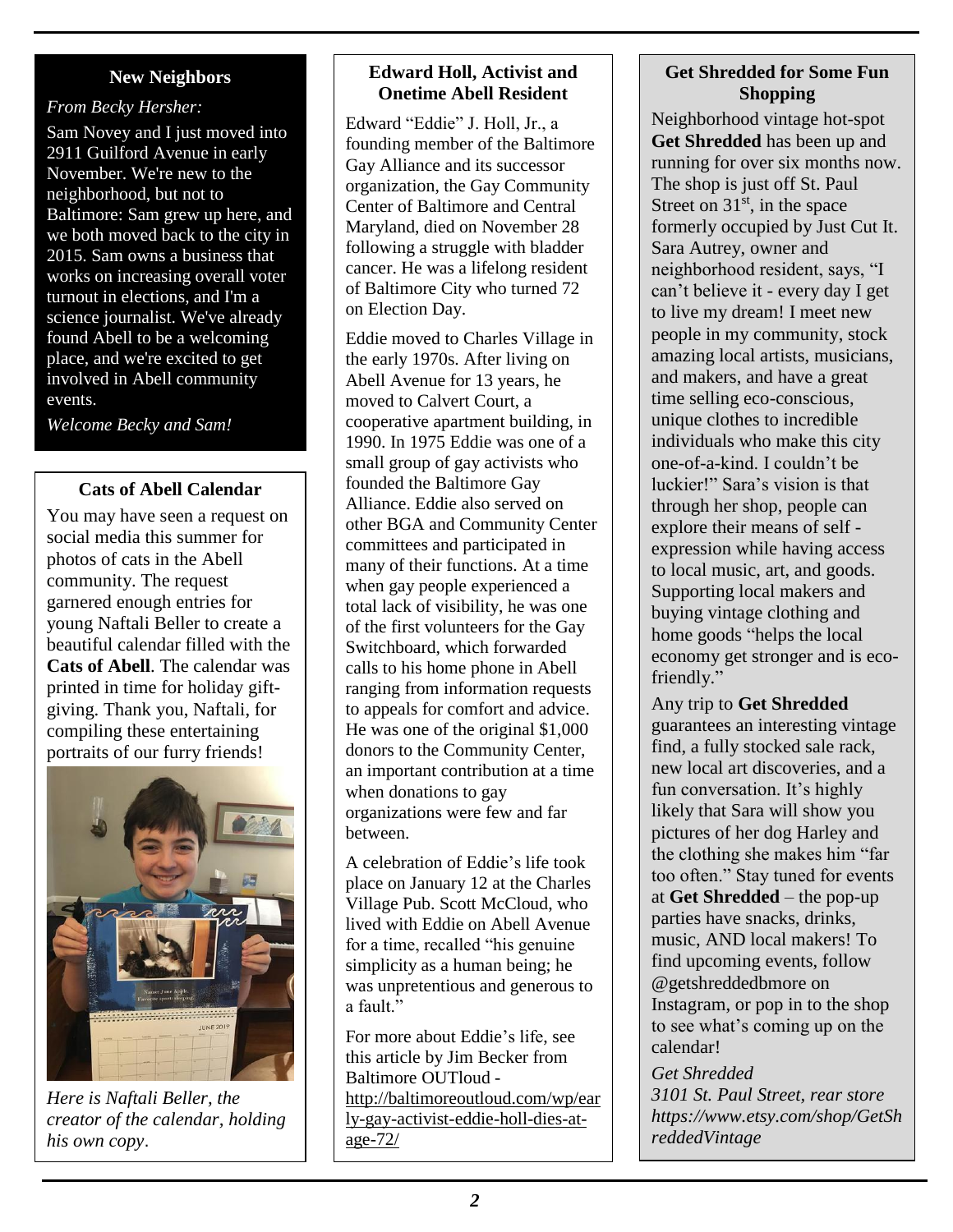#### **Thank You Newsletter Volunteers**

Thank you to all AIA Newsletter delivery persons for your timely work bringing Abell news to the community in the past year:

Jim Anthony Jane Berg Judy Berlin Allison Campbell Danielle Corcoran Maureen Daly Jerry Druch Rosalie Eck Annette Fallon John Fink Judith Geller Michele Golden Peter Gottlieb Ed Hargadon Audrey Huang Janet Kahoe Michael Klima Val Kuciauskas Paul & Carlene Moscatt Arlene Ogurick Didon Pachner Susanne Riveles Jo Ann Robinson Andy Scott Bill Surine Julie Neale Taylor Michael Treadway Jonathan Wetmiller

> The next AIA **Quarterly** Membership Meeting will be held in April. Please look for exact date, time and location on community message boards and media notices next month.

### **Beyond Video Brings Video Back to Baltimore**

The video rental store experience has returned to Baltimore at last! **Beyond Video,** a non-profit, collectively-run video store with an expansive, lovingly curated collection of DVDs, Blu-rays and VHS opened at 2545 N. Howard Street in December. It is currently open Friday-Sunday, 3-7 p.m., with expanded hours coming in February.

The store is cashless; members will establish a recurring monthly donation to join, and thereafter there are no rental costs or late fees. They have two affordable membership plans to choose from: a \$12/month individual plan offering unlimited rentals with 3 movies checked out at a time or a \$20/ month joint plan for two people offering unlimited rentals with 6 movies checked out at a time.

Beyond Video's collection of about 10,000 unique titles is entirely crowd-sourced. It only gets more comprehensive and awesome with each donation.

Here's their WISH LIST: <http://bit.ly/2pycBgF>

For more about Beyond Video go to <https://beyondvideo.org/> or follow them on social media:

[https://www.facebook.com/Bey](https://www.facebook.com/BeyondVideoBmore) [ondVideoBmore](https://www.facebook.com/BeyondVideoBmore)

[https://www.instagram.com/bey](https://www.instagram.com/beyondvideobmore/) [ondvideobmore/](https://www.instagram.com/beyondvideobmore/)

[https://twitter.com/beyondvideo](https://twitter.com/beyondvideo_?lang=en) [\\_?lang=en](https://twitter.com/beyondvideo_?lang=en)

# **Winter Storm Reminders**

The city reminds all property owners or occupants of property that:

- All snow and ice, which has accumulated on the adjacent public sidewalk, must be removed within 3 hours after the end of a snow or ice event unless the snow fall stops between 3 p.m. and 6 a.m., in which case snow must be removed by 11 a.m.
- Please exercise caution and care when shoveling, especially during extreme cold.
- If any property owner has a concern regarding sidewalk snow removal within 24-48 hours after the end of an accumulation, they should call 311. Residents may also call 311 to report locations that may be in violation of the city snow removal ordinance.

## **Shiatsu in Abell**

Dear neighbors,

Your neighbor Rhea Nödel is now offering traditional Shiatsu treatments at her house on Abell Avenue by appointment. Shiatsu is a form of Japanese acupressure massage that involves stretching in addition to pressure. Like Thai massage, it is practiced on a mat at floor level, with the client wearing loose comfortable clothing. You can phone or text for an appointment or any questions you might have at 347- 512-0648. My website is [CharlesVillageAcupuncture.com](http://www.charlesvillageacupuncture.com/)

Many thanks and may all be well with you,

Rhea Nödel